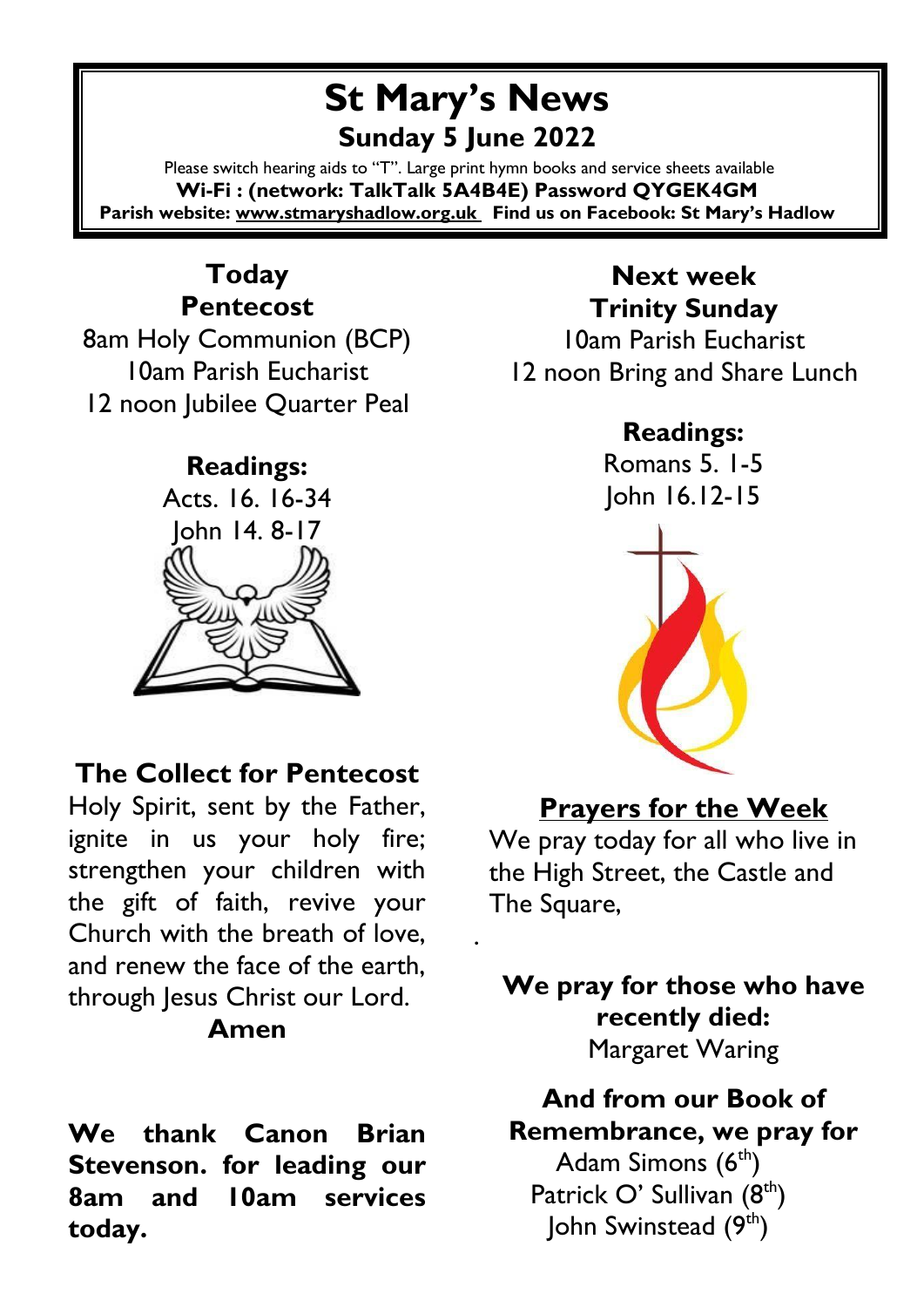# **Coffee After Church**

**Visitors are warmly welcomed; please join us for refreshments after today's 10am service.**



## **This Week at a glance**

### **Monday**

#### **Tuesday**

5.30pm Yoga

### **Wednesday**

9.30am Holy Communion 10.30am Coffee Pots & Tiny Tots 1pm Café Plus 7.30pm Bell ringing practice

### **Thursday**

2.30pm Anna Chaplain Hub Meeting 7.30pm Compline

#### **Friday**

715pm Choir Practice

#### **Saturday**

11am Breakfast for Holiday at Home

# **For Children and Young People**

Activity Bags for younger children are in baskets in the children's corner near the side entrance to church. There are also books, crayons etc.



# **Sunday Club: JAM (Jesus and Me)**

Every week in term-time during the 10am service. Suitable for ages up to 11 years.

*All visitors' children are very welcome*

### **Next Sunday Bring and share Lunch for Kelly's last service**

To mark Kelly's last service with us on **12 June** before she moves on to her curacy at West Malling, we will be holding a bring and share lunch after next week's 10am service. Please bring something to share – a round of sandwiches, a salad or a dessert to make this a fitting 'farewell' to Kelly.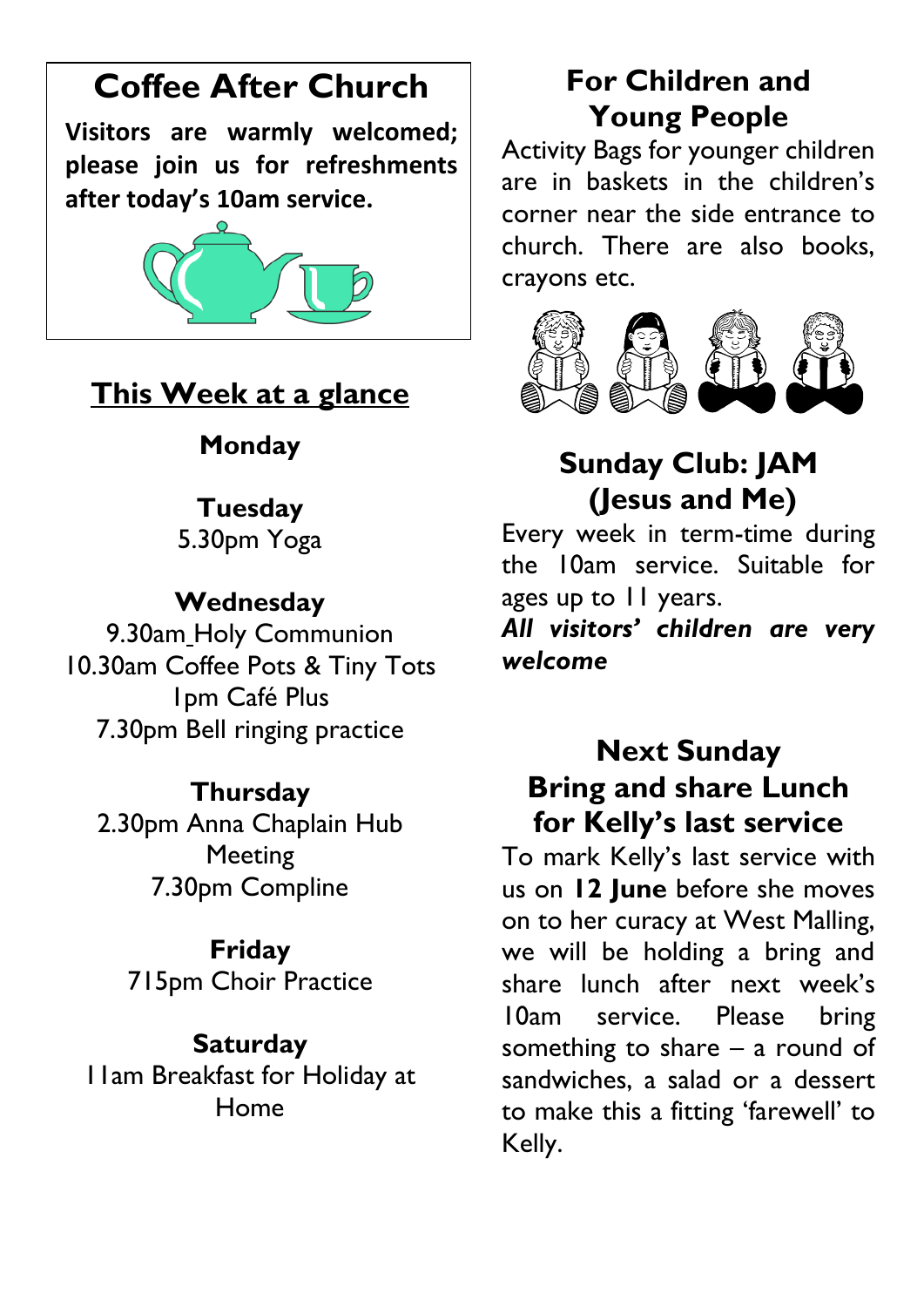## **Fundraising Breakfast Next Saturday, 11 June**

from 9.30 to 11am. Bacon rolls, bacon sandwiches, toast, tea and coffee. Donations welcome for Holiday at Home.

#### **Church Open**

The church is a focal point of any village for visitors or for those who just want a quiet space for contemplation and prayer. But to keep our church open during the daytime, we still need more volunteers to open it in the morning and close it in the afternoon. If you would be willing to help, please contact Janice.

#### **Church Keyholders**

There are a number of people who have for a long time held keys to the church building – including some who are no longer members of St Mary's. However, our insurers require us to hold an upto-date list of all St Mary's keyholders and contact details. This is so that they can contact If you hold a key, or know of anyone else who holds a key, could you please let Janice know so that we can comply with the terms of our insurance policy. Please do not assume that we know that you have a set of keys.



A huge Thank You to everyone who made yesterday's concert such a success: all the performers, Francis for his splendid accompaniment and the helpers on the night. Also, thank you to all who made the church look so beautiful: the flower ladies for their fantastic arrangements and the members of Café Plus and Knit and Natter who did such an amazing iob knitting all the bunting and the incredible "tea party", not to mention the Queen's crown, and of course, thanks go to the "Queen" herself who put in an appearance with her corgi Oscar who barked his appreciation! It was great to see so many people in church enjoying themselves. Finally, thank you to those who came for their generosity: the retiring collection: made over £800 profit to be shared with Hospice in the Weald.

**The Jubilee celebrations**  continue in Hadlow today with a carnival procession starting in the Old School Hall car park at 12 noon which will wind its way to Williams Field where the big Jubilee Picnic Lunch is taking place from 12-3pm. Lots of fun to be had there – bouncy castle, entertainments, games, BBQ, teas, and lots more.